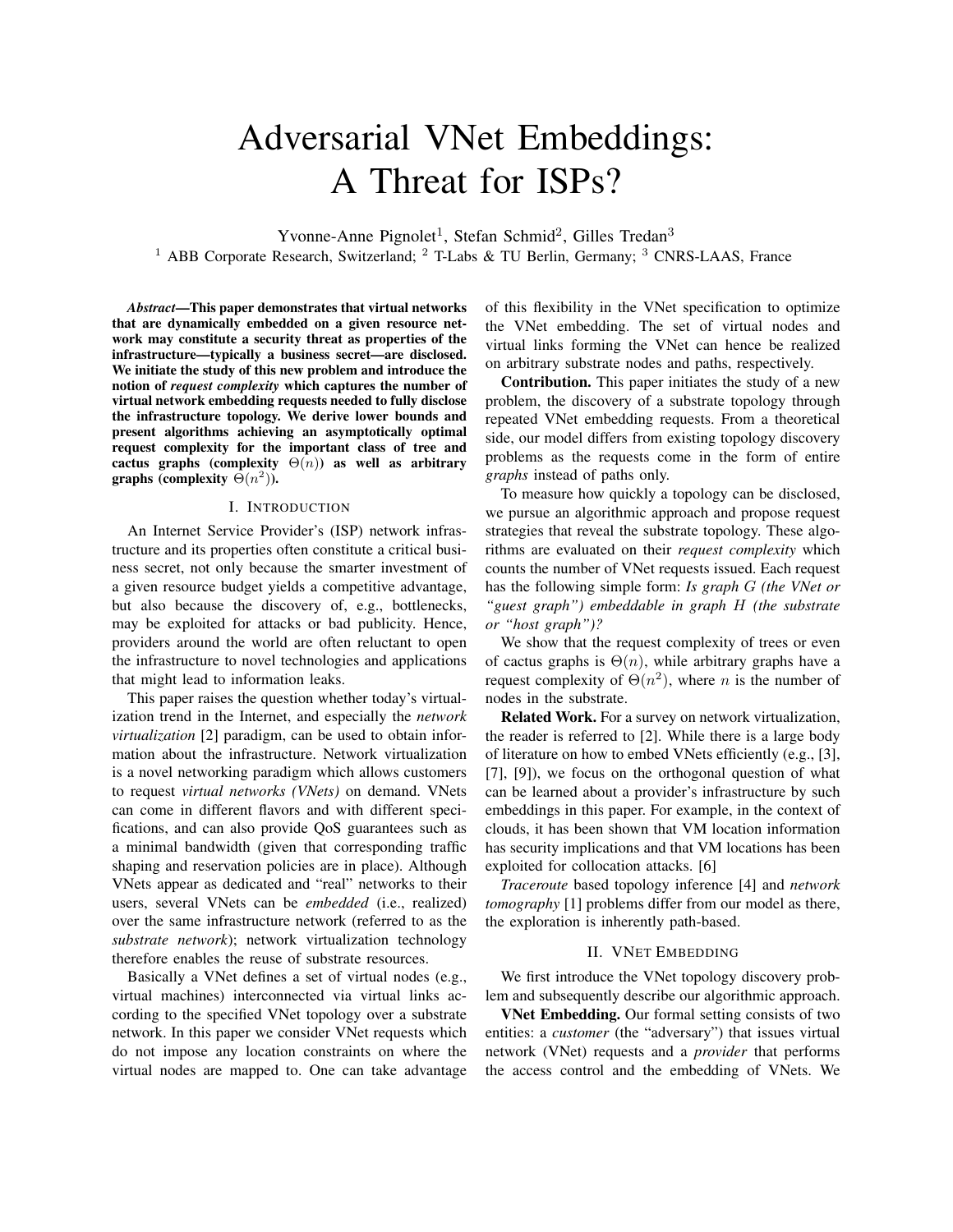model the virtual network requests as simple, undirected, weighted graphs  $G = (V, E, w)$  (the *guest graph*) where  $V$  denotes the virtual nodes and  $E$  denotes the virtual edges connecting nodes in  $V$ ; the weight function  $w$ specifies capacity requirements, i.e.,  $w(v)$  denotes the resource *demand* for node  $v \in V$  (e.g., computation or storage), and  $w(e)$  denotes the demand for edge  $e \in E$ (e.g., bandwidth).

Similarly, the infrastructure network is given as a weighted undirected graph  $H = (V, E, w)$  (the so-called *host graph* or *substrate*) as well, where V denotes the set of substrate nodes,  $E$  is the set of substrate links, and  $w$ is a capacity function describing the available resources on a given node or edge. Without loss of generality, we assume that there are no parallel edges or self-loops neither in VNet requests nor in the substrate, and that H is connected.

In this paper we assume that besides the resource demands, the VNet requests do not impose any mapping restrictions, i.e., a virtual node can be mapped to *any* substrate node, and we assume that a virtual link connecting two substrate nodes can be mapped to an entire (but single) *path* on the substrate as long as the demanded capacity is available. These assumptions are typical for virtual networks. [2]

A virtual link which is mapped to more than one substrate link however can entail certain costs at the *relay nodes*, the substrate nodes which do not constitute endpoints of the virtual link and merely serve for forwarding. For example, this cost may represent a header lookup cost and may depend on the packet rate of the communication. However, depending on the application, the cost can also be more complex, for instance in case of a VNet which requires additional functionality at the backbone routers, or to implement an intrusion detection system. We model these kinds of costs with a parameter  $\epsilon > 0$  (per link). Moreover, we also allow multiple virtual nodes to be mapped to the same substrate node if the node capacity allows it; we assume that if two virtual nodes are mapped to the same substrate node, the cost of a virtual link between them is zero. With these definitions, we can formalize VNet embeddings.

**Definition 1** (Embedding  $\pi$ , Relation  $\mapsto$ ). *An* embedding *of a graph*  $A = (V_A, E_A, w_A)$  *to a graph*  $B =$  $(V_B, E_B, w_B)$  *is a mapping*  $\pi : A \rightarrow B$  *where every node of* A *is mapped to exactly one node of* B*, and every edge of* A *is mapped to a path of* B*. That is,* π *consists of a node*  $\pi_V : V_A \to V_B$  *and an edge mapping*  $\pi_E : E_A \to P_B$ , where  $P_B$  denotes the set of paths. We *will refer to the set of virtual nodes embedded on a node*  $v_B \in V_B$  by  $\pi_V^{-1}(v_B)$ ; similarly,  $\pi_E^{-1}(e_B)$  describes *the set of virtual links passing through*  $e_B \in E_B$  *and*  $\pi_E^{-1}(v_B)$  describes the virtual links passing through  $v_B \in V_B$  *with*  $v_B$  *serving as a relay node.* 

*To be valid, the embedding* π *has to fulfill the following properties: (i)* Each node  $v_A \in V_A$  *is mapped to exactly one node*  $v_B \in V_B$  *(but given sufficient capacities,*  $v_B$  *can host multiple nodes from*  $V_A$ *). (ii) Links are mapped consistently, i.e., for two nodes*  $v_A, v_A \in V_A$ , if  $e_A = \{v_A, v'_A\} \in E_A$  then  $e_A$  is mapped to a single *(possibly empty and undirected) path in* B *connecting nodes*  $\pi(v_A)$  *and*  $\pi(v'_A)$ *.* A link  $e_A$  *cannot split into multiple paths. (*iii*) The capacities of substrate nodes are not exceeded:*  $\forall v_B \in V_B$ :  $\sum_{u \in \pi_V^{-1}(v_B)} w(u) + \epsilon$ .  $|\pi_E^{-1}(v_B)| \leq w(v_B)$ . (*iv*) The capacities in  $E_B$  are *respected as well, i.e.,*  $\forall e_B \in E_B$ :  $\sum_{e \in \pi_E^{-1}(e_B)} w(e) \le$  $w(e_B)$ .

*If there exists such a valid embedding mapping* π*, we say that graph* A *can be embedded in* B*, denoted by*  $A \mapsto B$ *. Hence,*  $\mapsto$  *denotes the VNet* embedding relation.

Definition 2 (Embedding Cost). *The cost associated with an embedding*  $\pi$  *is denoted by*  $Cost(\pi)$  *=* with an embedding  $\pi$  is denoted by  $Cost(\pi)$  =<br> $\sum_{v_A \in V_A} w(v_A) + \sum_{e_A \in E_A} w(e_A) \cdot |\pi^{-1}(e_A)| + \epsilon$ .  $\sum_{v_B \in V_B} \frac{\pi_E^{-1}(v_B)}{\pi_E^{-1}(v_B)}$ 

The provider is flexible where to embed a VNet as long as a valid mapping is chosen.

Request Complexity. In order to define the complexity of substrate topology discovery, we assume the perspective of a customer (an "adversary") that seeks to disclose the (fixed) infrastructure topology of a provider with a minimal number of requests. These requests (and the answers to them) are the only means of obtaining information. As a performance measure, we introduce the notion of *request complexity*, i.e., the number of VNet requests which have to be issued until a given network is fully discovered, i.e., all nodes, edges and capacities are known to the adversary.

We are interested in algorithms that "guess" the target topology  $H$  (the host graph) among the set  $H$  of possible substrate topologies allowed by the model. Concretely, we assume that given a VNet request  $G$  (a guest graph), the substrate provider always responds with *an honest (binary) reply* R informing the customer whether the requested VNet  $G$  is embeddedable on the substrate  $H$ . In the following, we will use the notation request  $(G, H)$ to denote such an embedding request of  $G$  to  $H$ , and the provider will answer with the binary information whether G is embeddable in H (short:  $G \mapsto H$ ). Based on this reply, the customer may then decide to ask the provider to embed the corresponding VNet  $G$  on  $H$ , or it may not embed it and continue asking for other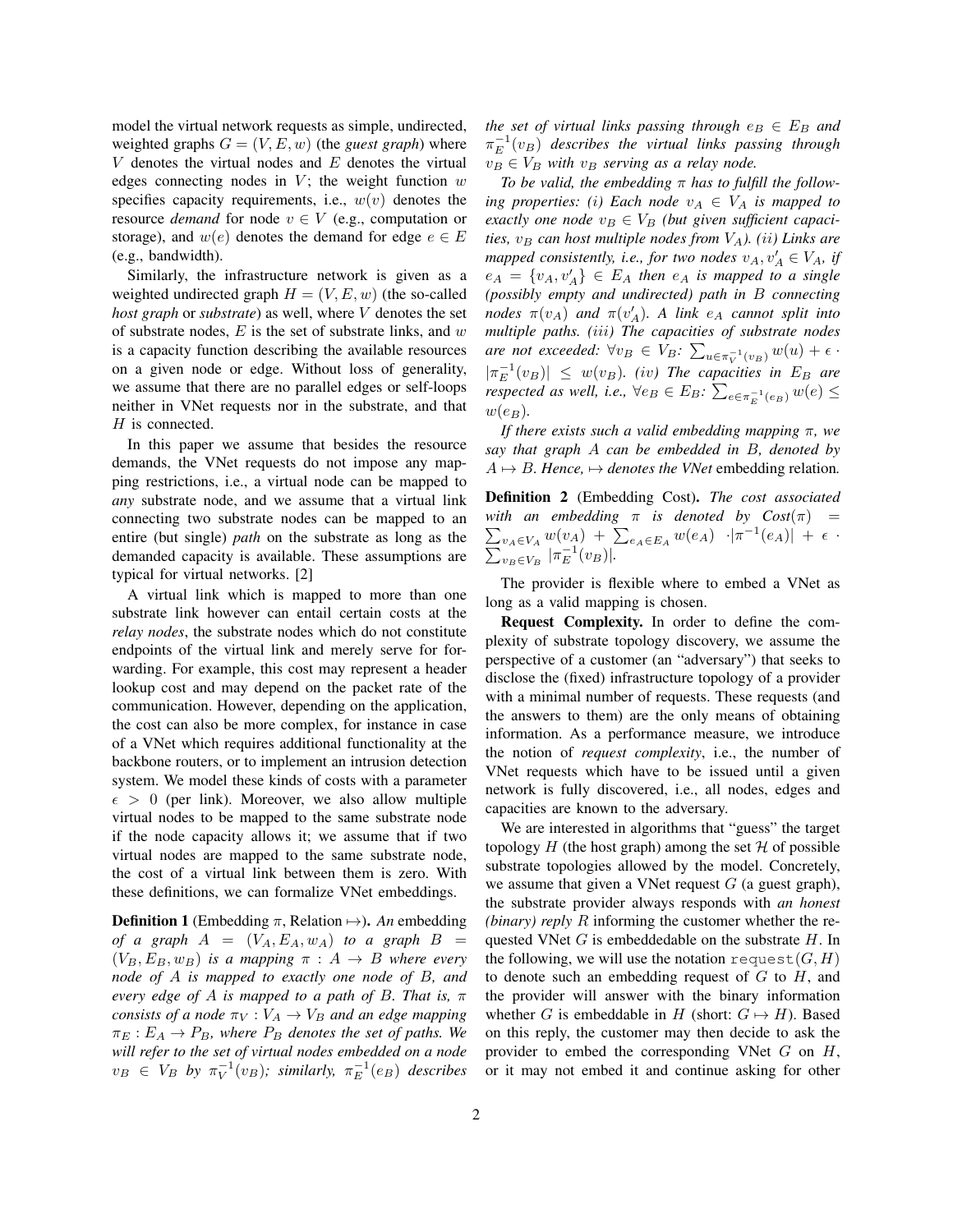VNets (i.e., the customer does not pay for requests). Note that considering binary replies results in a worst case approach: we assume that very little information is leaked from the provider. Another plausible model is the valued reply model, where the provider returns  $Cost(request(G,H)).$ 

Let ALG be an algorithm that issues a series of request requests  $G_1, \ldots, G_t$  each consisting of a request graph to reveal H. The *request complexity* to infer the topology is measured in the number of requests  $t$  (in the worst case) until ALG issues a request  $G_t$  which is isomorphic to H and *terminates* (i.e., ALG knows that  $H = G_t$  and does not issue any further requests).

In order to focus on the topological aspects, we assume that the substrate graph elements in  $H$  all have a constant capacity of one unit. Moreover, if not state otherwise, we assume that the requested nodes and links have a demand of one unit as well. In fact, our general lower bounds show that given the constant capacities of H, using alternative demands does not make the discovery faster. Clearly, with an VNet request approach only the parts of the substrate that are not occupied by other customers can be discovered. If simultaneously other customers' requests are fulfilled that inferrable part of the substrate changes.

### III. ADVERSARIAL TOPOLOGY DISCOVERY

This section presents tight request complexity bounds for the discovery of three graph classes.

# *A. Trees*

First, note that even if a topology discovery algorithm ALG is initially not aware that the substrate  $H \in \mathcal{H}$  can only have a tree structure, it can discover the absence of cycles in the topology with a single request: If ALG asks for a triangle network (i.e., a complete graph  $K_3$ consisting of three virtual nodes) with unit virtual node and link capacities, it can be embedded if and only if H contains a cycle. Once it is known that the set of possible infrastructure topologies (or host graphs)  $H$  is restricted to trees, the algorithm described in this section can be used to discover them. Moreover, if  $H \in \mathcal{H}$  contains cycles, our algorithm computes a spanning tree of H.

The tree discovery algorithm TREE (see Algorithm 1 for the formal listing) described in the following is based on the idea of incrementally growing the request graph by adding *longest chains* (i.e., "branches" of the tree). Intuitively, such a longest chain of virtual nodes will serve as an "anchor" for extending further branches in future requests: since the chain is maximal and no more nodes can be embedded, the number of virtual nodes along the chain must equal the number of substrate nodes

on the corresponding substrate path. The endpoints of the chain thus cannot have any additional neighbors and must be tree leafs (we will call these nodes *explored*), and we can recursively explore the longest branches of the so-called *pending nodes* discovered along the chain.

More concretely, TREE first discovers the overall longest (cycle-free) chain of nodes in the substrate tree by performing binary search on the length of the maximal embeddable path. This is achieved by requesting, in request  $R_i$ , a VNet of  $2^i$  linearly connected virtual nodes (of unit node and link capacities); in Algorithm 1, we refer to a single virtual link connecting two virtual nodes by a *chain*  $C$ , and a sequence of  $j$  chains by  $C^j$ . The first time a path of the double length  $2<sup>i</sup>$  is not embeddable, TREE asks for the longest embeddable chain with  $2^{i-1}$ to  $2^{i} - 1$  virtual nodes; and so on. Once the longest chain is found, its end nodes are considered *explored* (they cannot have any additional neighbors due to the longest chain property), and all remaining virtual nodes along the longest chain are considered *pending* (set P): their tree branches still need to be explored. TREE then picks an arbitrary pending node  $v$  and seeks to attach a maximal chain ("branch") analogously to the procedure above, except for that the node at the chain's origin is left pending until no more branches can be added. The scheme is repeated recursively until there are no pending nodes left. Formally, in Algorithm 1, we write  $GvC$  to denote that a chain C is added to an already discovered graph  $G$  at the virtual node  $v$ .

Algorithm 1 Tree Discovery: TREE 1:  $G := \{ \{v\}, \emptyset \}$  /\* current request graph \*/ 2:  $\mathcal{P} := \{v\}$  /\* pending set of unexplored nodes\*/ 3: while  $P \neq \emptyset$  do 4: choose  $v \in \mathcal{P}$ ,  $S := \text{exploreSequence}(v)$ 5: if  $S \neq \emptyset$  then 6:  $G := GvS$ , add all nodes of S to P 7: else 8: remove v from  $P$ *exploreSequence*(v) 1:  $S := \emptyset$ 2: if request( $GvC$ , H) then 3: find max j s.t.  $GvC^j \mapsto H$  (binary search) 4:  $S := C^j$ 5: return S

Theorem 1. *Algorithm* TREE *is correct and has a request complexity of*  $\Theta(n)$ *, where n is the number of substrate nodes. This is asymptotically optimal.*

*Proof: Correctness*: Since the substrate network is connected, each node can be reached by a path from any other node. As the algorithm explores each path attached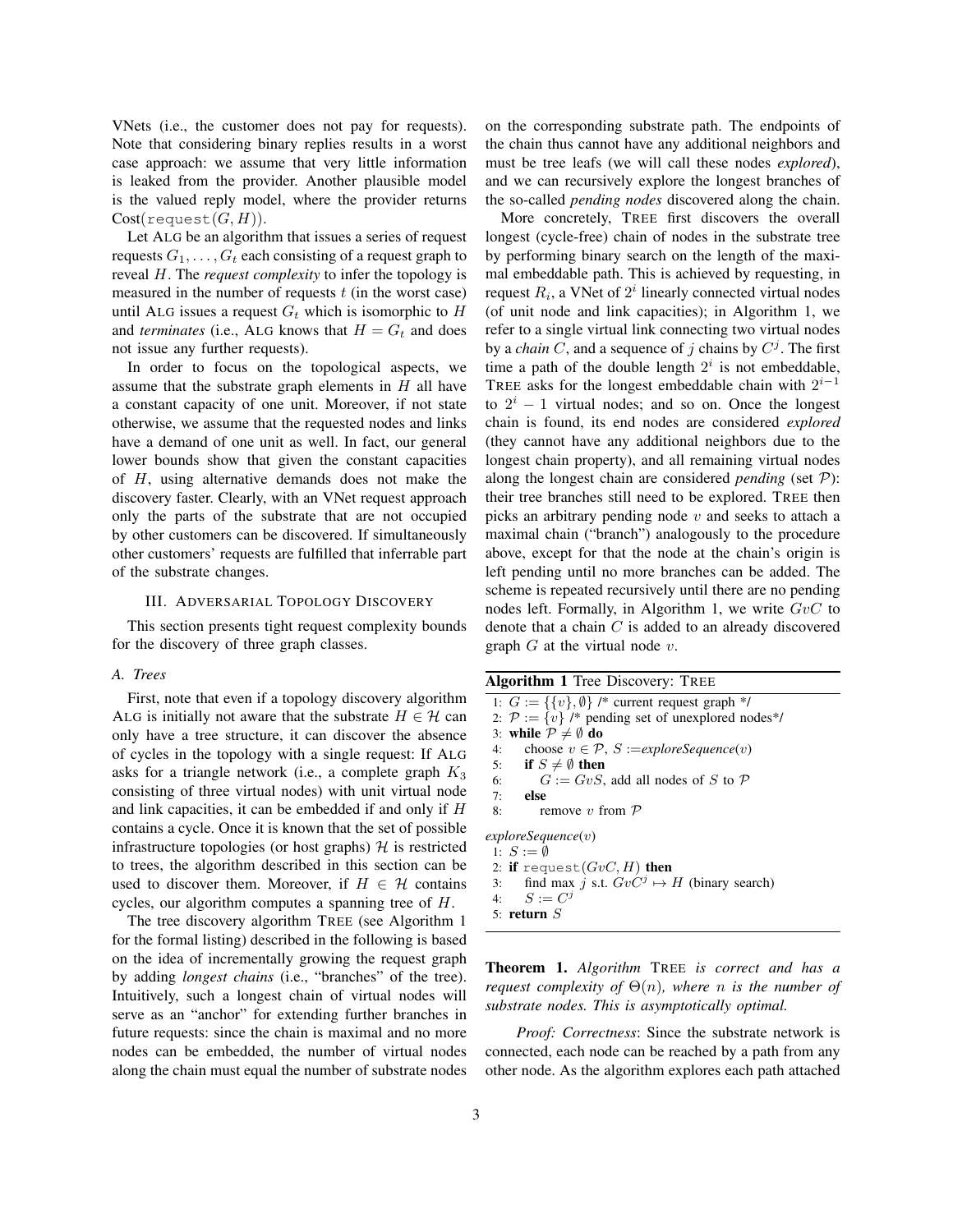to a discovered node until no more nodes can be added, every node is eventually found. Since a tree is cyclefree, this also implies that the set of discovered edges is complete. *Complexity (upper bound)*: We observe that our algorithm has the property that at time  $t$ , it always ask for a VNet which is a strict super graph of any embeddable graph asked at time  $t' < t$  (positive answer from the provider). Moreover, due to the exponential binary search construction, TREE issues  $O(\log \ell)$  requests to discover a chain consisting of  $\ell$  links. The cost of exploring a path can be distributed among its constituting links, thus we have an accounting scheme which shows that the amortized cost per link is constant: As there are at most  $n - 1$  links in a tree, the total number of requests due to the link discovery is linear in  $n$  as well. In order to account for requests at nodes that do not have any unexplored neighbors and lead to marking a node explored (at most one request per node),  $O(n)$ requests need to be added. *Complexity (lower bound)*: The lower bound follows from the cardinality of the set of non-isomorphic trees, which is in the order of  $2.96^n/n^{5/2}$  [5]. Since any discovery algorithm can only obtain a binary information for each request issued, a request cuts the remaining search space in (at most) half. Therefore, the request complexity of any algorithm is at least  $\Omega(\log(2.96^n/n^{5/2})) = \Omega(n)$ .

Observe that TREE has the nice property that if H is not a tree, TREE computes a spanning tree of  $H$  by extending maximal (cycle-free) branches from the nodes.

Corollary 1. TREE *determines a spanning tree of any graph with request complexity* Θ(n)*.*

# *B. Arbitrary Graphs*

Let us now turn to the general problem of inferring arbitrary substrate topologies. First note that even if the total number of substrate nodes is known, the adversary cannot simply compute the substrate edges by testing each virtual link between the node pairs: the fact that the corresponding virtual link can be embedded does not imply that a corresponding substrate link exists, because the virtual link might be mapped across an entire substrate *path*. Nevertheless, we will show in the following that a request complexity of  $O(n^2)$  can be achieved; this is asymptotically optimal.

The main idea of our algorithm GEN is to build upon the TREE algorithm to first find a spanning tree (see Corollary 1). This spanning tree (consisting of pending nodes only) "reserves" the resources on the substrate nodes, such that they cannot serve as relay nodes for virtual links passing through them. Subsequently, we try to extend the spanning tree with additional edges. An arbitrary pending node  $u$  is chosen, and we try to add an edge to any other pending node  $v$  in the spanning tree. After looping over all pending nodes and adding the corresponding links, u is marked *explored*. GEN terminates when no more pending nodes are left. The lower bound is a consequence of the number of unlabelled nodes.

Theorem 2. *A general graph can be discovered with request complexity*  $\Theta(n^2)$ *. This is asymptotically tight.* 

# *C. Cactus Graphs*

So far we presented an asymptotically optimal tree discovery algorithm with request complexity  $\Theta(n)$ , and an optimal algorithm for general graphs with request complexity  $\Theta(n^2)$ . This raises the question whether a linear request complexity can only be achieved in acyclic graphs. At least our approach of first computing a spanning tree seems to be problematic when applied to cyclic graphs, as there are instances where  $\Omega(n^2)$ requests are unavoidable to find just one additional cyclic edge. We will now show that it is still possible to infer more general topologies without sacrificing efficiency.

The *cactus graph* is a particularly interesting topology in the context of the Internet. (For example, the topologies collected in experiments such as *Rocketfuel* are often sparse but contain certain cycles along the backbone, and thus resemble the cactus graph [8].) Formally, every edge in the cactus graph belongs to at most one 2-connected component, i.e., the cactus graph does not contain any diamond graph shaped minors.

The underlying idea of our cactus discovery algorithm CACTUS is that in contrast to a tree where nodes are origins of simple paths (i.e., branches), a cactus node can be the origin of several sub-cactus graphs consisting of 1 and 2-connected components. That is, the resulting graph when collapsing one or several 2-connected components to a single node is a cactus as well, or even a tree if all components are collapsed. We use these properties to extend our tree algorithm to include cycle requests in addition to chains when exploring a pending virtual node. Concretely, instead of using longest chains as "anchor points" for extending an existing topology, we search, in each possible direction from a pending cactus node  $v$  for a maximal sequences of cycles (short:  $Y$ ) and chains (short: C). Once such a sequence (or "*motif* ") is found, our algorithm CACTUS attempts to discover the detailed structure of the chain/cycle sequence by inserting as many nodes on the chains and cycles as possible.

See Algorithm 2 for the formal listing. We use graph